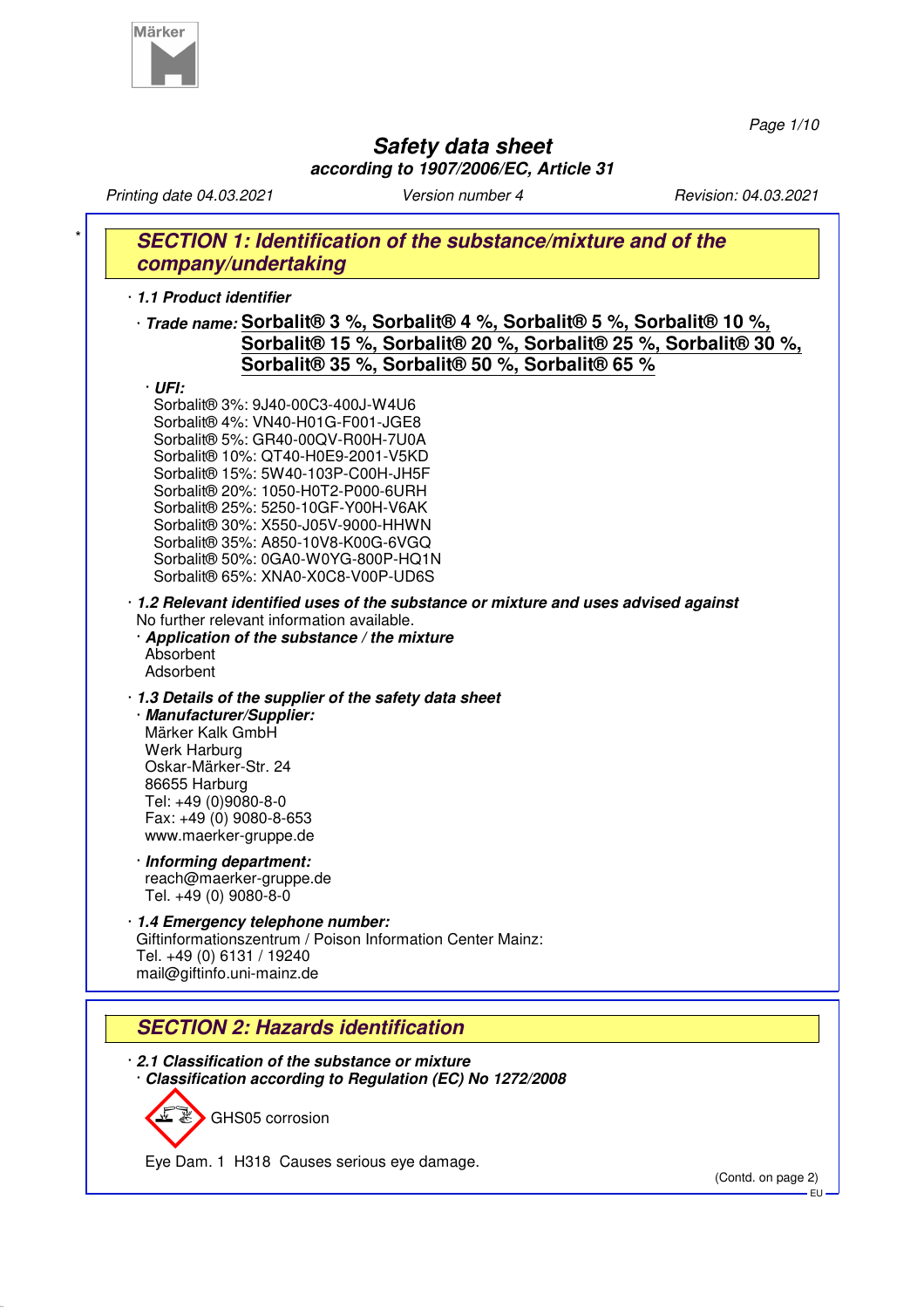**Trade name: Sorbalit® 3 %, Sorbalit® 4 %, Sorbalit® 5 %, Sorbalit® 10 %, Sorbalit® 15 %, Sorbalit® 20 %, Sorbalit® 25 %, Sorbalit® 30 %, Sorbalit® 35 %, Sorbalit® 50 %, Sorbalit® 65 %**



# **SECTION 3: Composition/information on ingredients**

· **3.2 Mixtures**

· **Description:** Mixture of the substances listed below including additives not requiring identification.

| · Dangerous components:                                                                  |                                                                                    |           |     |  |
|------------------------------------------------------------------------------------------|------------------------------------------------------------------------------------|-----------|-----|--|
| CAS: 1305-62-0                                                                           | calcium dihydroxide                                                                | 50 - 100% |     |  |
| EINECS: 215-137-3                                                                        | $\Leftrightarrow$ Eye Dam. 1, H318; $\Leftrightarrow$ Skin Irrit. 2, H315; STOT SE |           |     |  |
| Reg.nr.: 01-2119475151-45-X $\overline{3}$ , H335                                        |                                                                                    |           |     |  |
| Additional information For the wording of the listed hazard phrases refer to section 16. |                                                                                    |           |     |  |
|                                                                                          |                                                                                    |           | EU- |  |

(Contd. on page 3)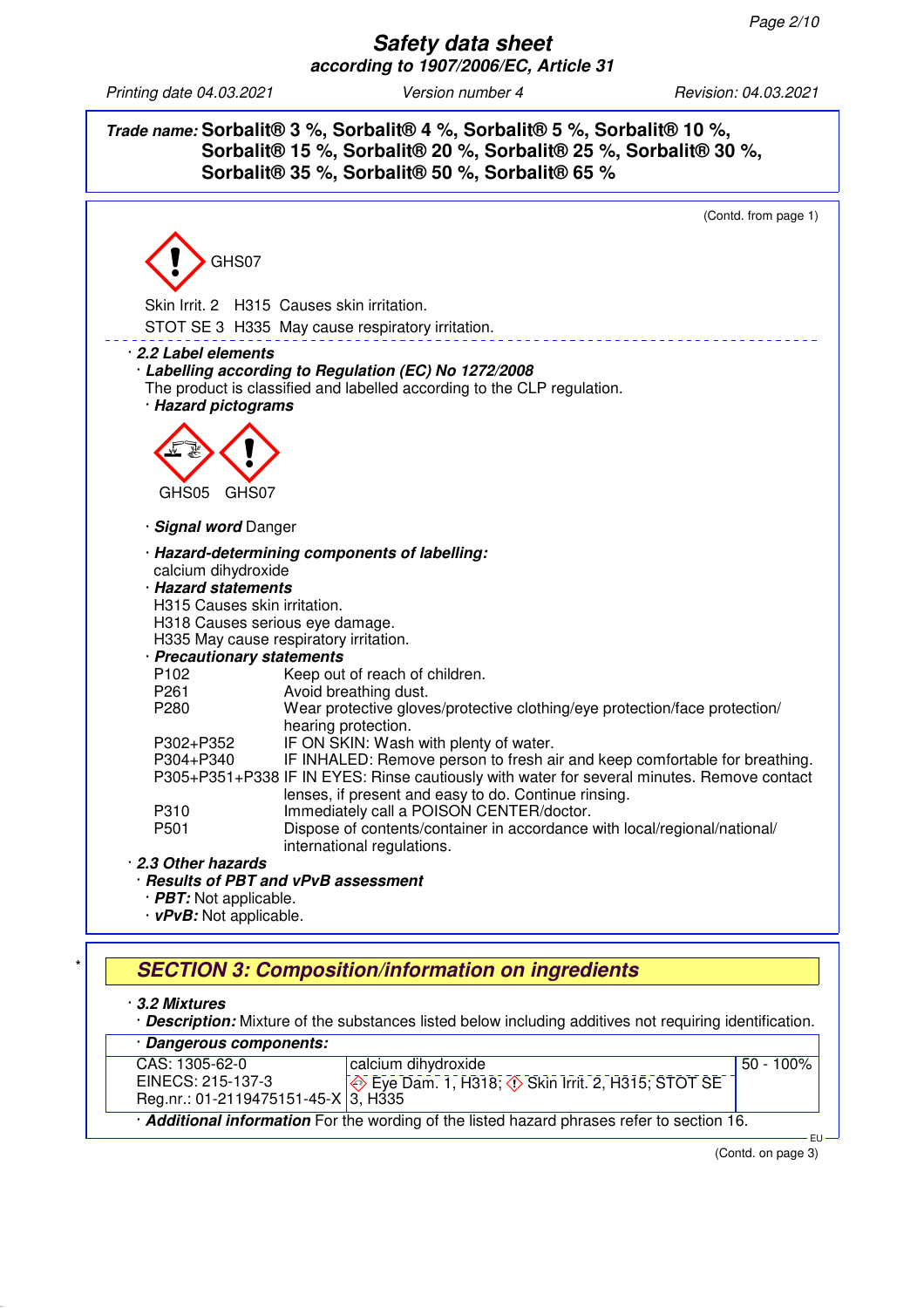## **Trade name: Sorbalit® 3 %, Sorbalit® 4 %, Sorbalit® 5 %, Sorbalit® 10 %, Sorbalit® 15 %, Sorbalit® 20 %, Sorbalit® 25 %, Sorbalit® 30 %, Sorbalit® 35 %, Sorbalit® 50 %, Sorbalit® 65 %**

(Contd. from page 2)

## **SECTION 4: First aid measures**

· **4.1 Description of first aid measures**

- · **General information** Instantly remove any clothing contaminated by the product.
- · **After inhalation**

Supply fresh air and call for doctor for safety reasons.

- In case of unconsciousness bring patient into stable side position for transport.
- · **After skin contact**
- Instantly wash with water and soap and rinse thoroughly.

If skin irritation continues, consult a doctor.

- · **After eye contact**
- Rinse opened eye for several minutes under running water. Then consult doctor.
- · **After swallowing** Rinse out mouth and then drink plenty of water.
- Do not induce vomiting; instantly call for medical help.
- · **4.2 Most important symptoms and effects, both acute and delayed** No further relevant information available.
- · **4.3 Indication of any immediate medical attention and special treatment needed** No further relevant information available.

## **SECTION 5: Firefighting measures**

#### · **5.1 Extinguishing media**

· **Suitable extinguishing agents**

The product itself does not burn.

Use fire fighting measures that suit the environment.

- · **For safety reasons unsuitable extinguishing agents** Water with a full water jet.
- · **5.2 Special hazards arising from the substance or mixture**
- Can be released in case of fire: Carbon monoxide (CO)
- · **5.3 Advice for firefighters**
- · **Protective equipment:**

In case of fire wear breathing equipment being independent of ambient air and suit provided full protection against chemicals.

· **Additional information**

Collect contaminated fire fighting water separately. It must not enter drains. Provide sufficient fire fighting water retention.

Dispose of fire debris and contaminated fire fighting water in accordance with official regulations.

## **SECTION 6: Accidental release measures**

· **6.1 Personal precautions, protective equipment and emergency procedures** Avoid causing dust. Ensure adequate ventilation Product forms slippery surface when combined with water. The usual precautionary measures should be adhered to general rules for handling chemicals. · **6.2 Environmental precautions:** Damaged containers immediately isolate and seal. Gather mechanically and reuse, if possible. Do not allow to enter drainage system, surface or ground water. · **6.3 Methods and material for containment and cleaning up:** Collect mechanically and disposal in suitable containers. Keep away from water.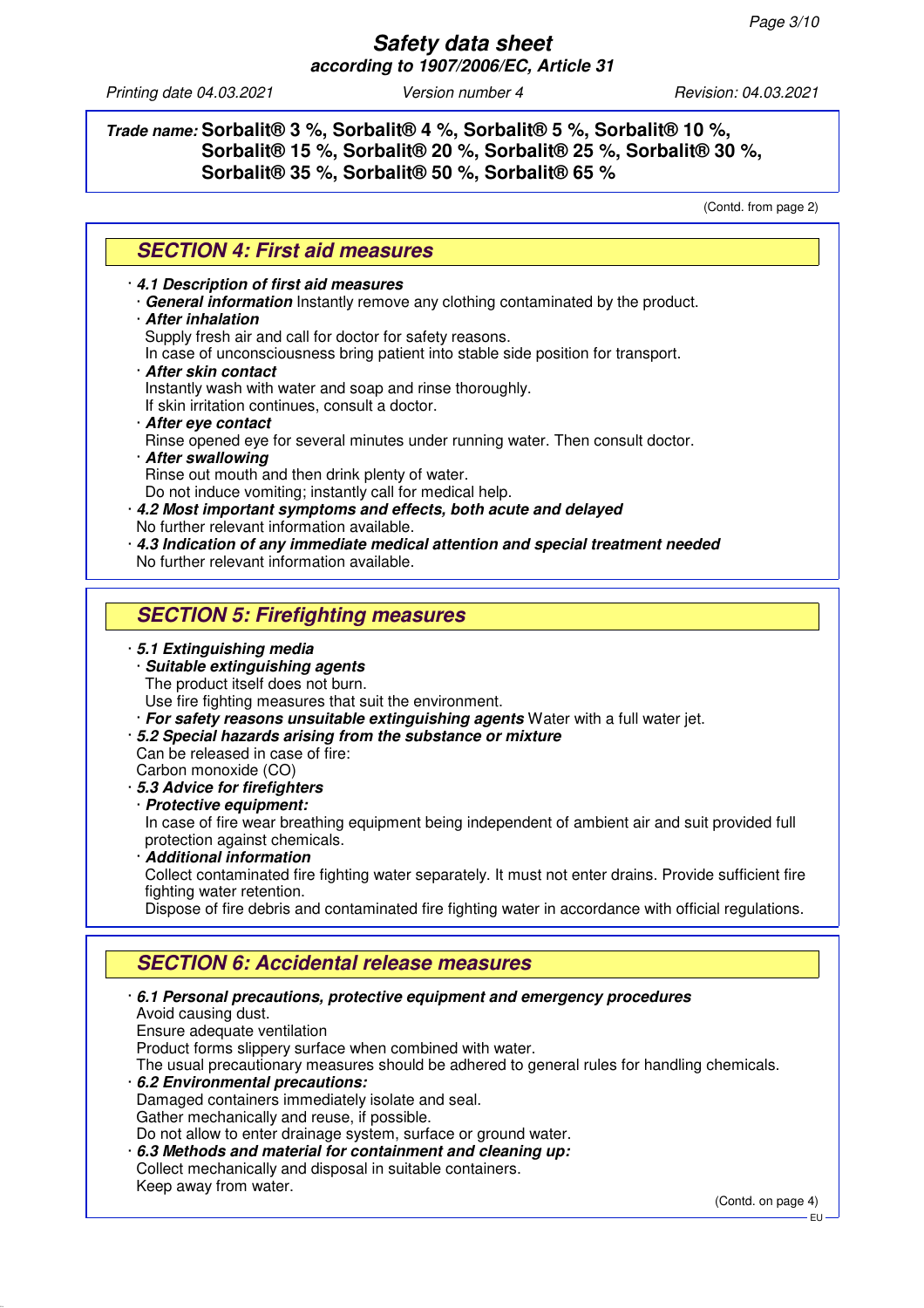EU

*Printing date 04.03.2021 Version number 4 Revision: 04.03.2021*

### **Trade name: Sorbalit® 3 %, Sorbalit® 4 %, Sorbalit® 5 %, Sorbalit® 10 %, Sorbalit® 15 %, Sorbalit® 20 %, Sorbalit® 25 %, Sorbalit® 30 %, Sorbalit® 35 %, Sorbalit® 50 %, Sorbalit® 65 %** (Contd. from page 3) Ensure adequate ventilation. · **6.4 Reference to other sections** See Section 7 for information on safe handling See Section 8 for information on personal protection equipment. See Section 13 for information on disposal. **SECTION 7: Handling and storage** · **7.1 Precautions for safe handling** Prevent formation of dust. Provide suction extractors if dust is formed. Use appropriate industrial vacuum cleaners or central vacuum systems for dust removal. Avoid contact with eyes and skin. Don't eat, drink or smoke while working. · **Information about protection against explosions and fires:** The product is not flammable · **7.2 Conditions for safe storage, including any incompatibilities** · **Storage** · **Requirements to be met by storerooms and containers:** Store in cool location. Store only in the original container. Unsuitable material for container: aluminium. · **Information about storage in one common storage facility:** Do not store together with acids. · **Further information about storage conditions:** Keep container tightly sealed. Store under dry conditions. Protect from humidity and keep away from water. · **7.3 Specific end use(s)** No further relevant information available. **SECTION 8: Exposure controls/personal protection** · **8.1 Control parameters** · **Components with limit values that require monitoring at the workplace:** WEL: workplace exposure limit OEL: Occupational Exposure Limit **1305-62-0 calcium dihydroxide** IOELV (European Union) Short-term value: 4 mg/m<sup>3</sup> Long-term value: 1 mg/m<sup>3</sup> Respirable fraction WEL (Great Britain) Short-term value: 4\* mg/m<sup>3</sup> Long-term value: 5 1<sup>\*</sup> mg/m<sup>3</sup> \*resprable fraction · **DNELs 1305-62-0 calcium dihydroxide** Inhalative DNEL (worker, short-term, local) 4 mg/m<sup>3</sup> (human) DNEL (worker, long-term, local)  $\vert$  1 mg/m<sup>3</sup> (human) DNEL (consumer, short-term, local)  $4 \text{ mg/m}^3$  (human) DNEL (consumer, long-term, local)  $1$  mg/m<sup>3</sup> (human) · **PNECs 1305-62-0 calcium dihydroxide** PNEC aqua (freshwater) 0.49 mg/L (.) (Contd. on page 5)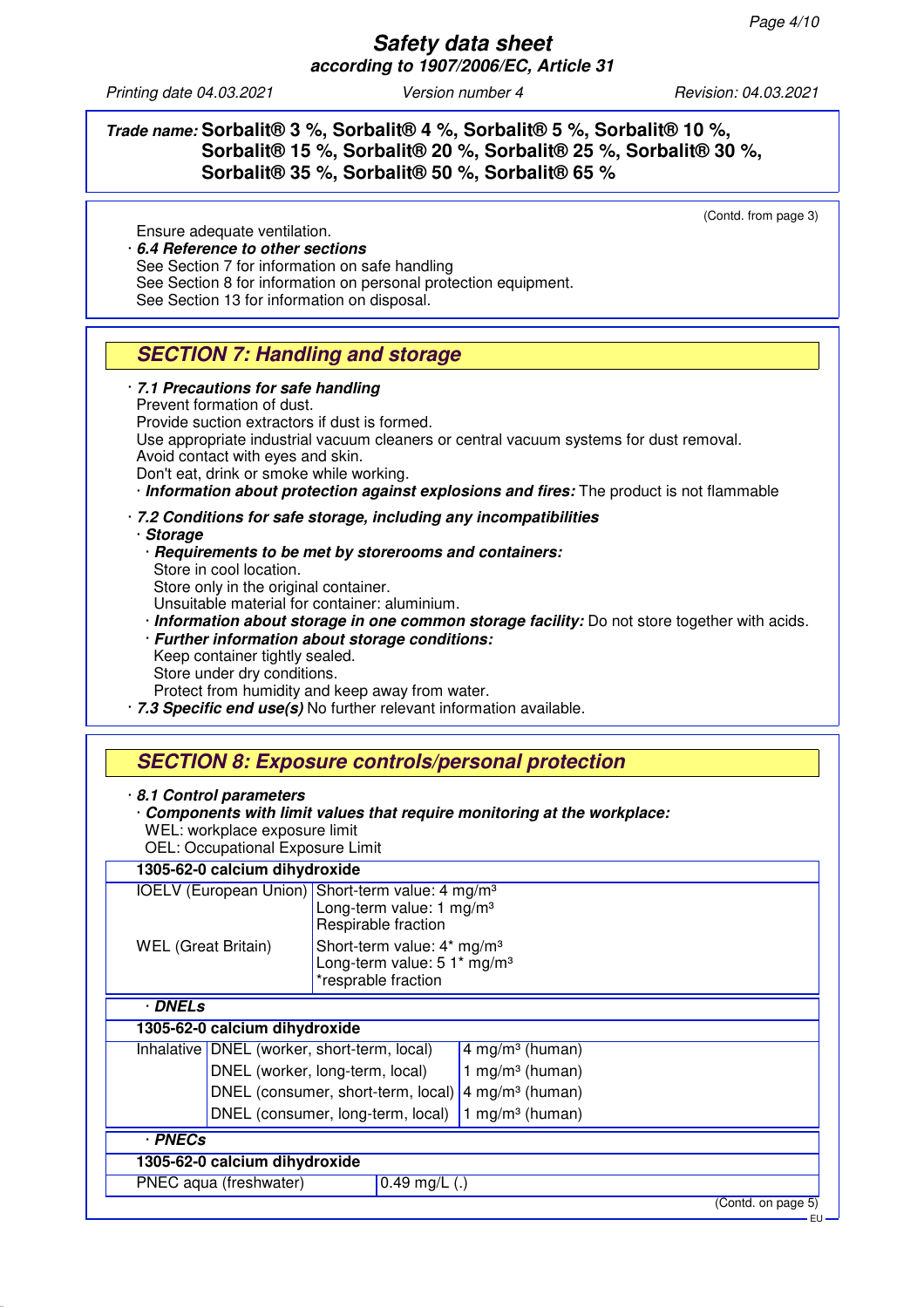## **Trade name: Sorbalit® 3 %, Sorbalit® 4 %, Sorbalit® 5 %, Sorbalit® 10 %, Sorbalit® 15 %, Sorbalit® 20 %, Sorbalit® 25 %, Sorbalit® 30 %, Sorbalit® 35 %, Sorbalit® 50 %, Sorbalit® 65 %**

|                                                                                                                                                                                                                                                           | (Contd. from page 4)                                                                                  |  |  |                      |  |  |  |  |
|-----------------------------------------------------------------------------------------------------------------------------------------------------------------------------------------------------------------------------------------------------------|-------------------------------------------------------------------------------------------------------|--|--|----------------------|--|--|--|--|
| PNEC aqua (marine water)                                                                                                                                                                                                                                  | $0.32$ mg/L (.)                                                                                       |  |  |                      |  |  |  |  |
| PNEC STP                                                                                                                                                                                                                                                  | $3$ mg/L $(.)$                                                                                        |  |  |                      |  |  |  |  |
| PNEC soil                                                                                                                                                                                                                                                 | 1,080 mg/kg soil dw (.)                                                                               |  |  |                      |  |  |  |  |
| PNEC aqua (intermittent releases) 0.49 mg/L (.)                                                                                                                                                                                                           |                                                                                                       |  |  |                      |  |  |  |  |
|                                                                                                                                                                                                                                                           | · <b>Additional information:</b> The lists that were valid during the compilation were used as basis. |  |  |                      |  |  |  |  |
| 8.2 Exposure controls                                                                                                                                                                                                                                     |                                                                                                       |  |  |                      |  |  |  |  |
|                                                                                                                                                                                                                                                           | · Individual protection measures, such as personal protective equipment                               |  |  |                      |  |  |  |  |
|                                                                                                                                                                                                                                                           | · General protective and hygienic measures                                                            |  |  |                      |  |  |  |  |
| Keep away from foodstuffs, beverages and food.                                                                                                                                                                                                            |                                                                                                       |  |  |                      |  |  |  |  |
| Take off all contaminated clothing immediately.                                                                                                                                                                                                           |                                                                                                       |  |  |                      |  |  |  |  |
| Wash hands during breaks and at the end of the work.                                                                                                                                                                                                      |                                                                                                       |  |  |                      |  |  |  |  |
| Avoid contact with the skin.                                                                                                                                                                                                                              |                                                                                                       |  |  |                      |  |  |  |  |
| Avoid contact with the eyes and skin.                                                                                                                                                                                                                     |                                                                                                       |  |  |                      |  |  |  |  |
| · Breathing equipment:                                                                                                                                                                                                                                    | Approved dust respirators must be used for dusty conditions or if dust levels exceed established      |  |  |                      |  |  |  |  |
| standards.                                                                                                                                                                                                                                                |                                                                                                       |  |  |                      |  |  |  |  |
| Fine-dust mask, filter P1                                                                                                                                                                                                                                 |                                                                                                       |  |  |                      |  |  |  |  |
| · Hand protection                                                                                                                                                                                                                                         |                                                                                                       |  |  |                      |  |  |  |  |
| Use gloves of stable material (i.e. nitril rubber).                                                                                                                                                                                                       |                                                                                                       |  |  |                      |  |  |  |  |
|                                                                                                                                                                                                                                                           | The glove material has to be impermeable and resistant to the product/ the substance/ the             |  |  |                      |  |  |  |  |
| preparation.<br>Due to missing tests no recommendation to the glove material can be given for the product/ the<br>preparation/ the chemical mixture.<br>Selection of the glove material on consideration of the penetration times, rates of diffusion and |                                                                                                       |  |  |                      |  |  |  |  |
|                                                                                                                                                                                                                                                           |                                                                                                       |  |  | the degradation      |  |  |  |  |
|                                                                                                                                                                                                                                                           |                                                                                                       |  |  | · Material of gloves |  |  |  |  |
|                                                                                                                                                                                                                                                           | The selection of the suitable gloves does not only depend on the material, but also on further        |  |  |                      |  |  |  |  |
|                                                                                                                                                                                                                                                           | marks of quality and varies from manufacturer to manufacturer. As the product is a preparation        |  |  |                      |  |  |  |  |
|                                                                                                                                                                                                                                                           | of several substances, the resistance of the glove material can not be calculated in advance          |  |  |                      |  |  |  |  |
| and has therefore to be checked prior to the application.                                                                                                                                                                                                 |                                                                                                       |  |  |                      |  |  |  |  |
| · Penetration time of glove material<br>The exact break through time has to be found out by the manufacturer of the protective gloves                                                                                                                     |                                                                                                       |  |  |                      |  |  |  |  |
| and has to be observed.                                                                                                                                                                                                                                   |                                                                                                       |  |  |                      |  |  |  |  |
| With solid dry substances permeation is not to be expected. Therefore the breakthrough-time                                                                                                                                                               |                                                                                                       |  |  |                      |  |  |  |  |
| for this protective glove has not been measured.                                                                                                                                                                                                          |                                                                                                       |  |  |                      |  |  |  |  |
| · Eye/face protection                                                                                                                                                                                                                                     |                                                                                                       |  |  |                      |  |  |  |  |
|                                                                                                                                                                                                                                                           |                                                                                                       |  |  |                      |  |  |  |  |
| 'io:or                                                                                                                                                                                                                                                    | Tightly sealed safety glasses.                                                                        |  |  |                      |  |  |  |  |
|                                                                                                                                                                                                                                                           |                                                                                                       |  |  |                      |  |  |  |  |
|                                                                                                                                                                                                                                                           |                                                                                                       |  |  |                      |  |  |  |  |
| · Body protection: Alkaline resistant protective clothing                                                                                                                                                                                                 |                                                                                                       |  |  |                      |  |  |  |  |
|                                                                                                                                                                                                                                                           |                                                                                                       |  |  |                      |  |  |  |  |
| <b>SECTION 9: Physical and chemical properties</b>                                                                                                                                                                                                        |                                                                                                       |  |  |                      |  |  |  |  |
|                                                                                                                                                                                                                                                           |                                                                                                       |  |  |                      |  |  |  |  |
| 9.1 Information on basic physical and chemical properties                                                                                                                                                                                                 |                                                                                                       |  |  |                      |  |  |  |  |
| <b>General Information</b>                                                                                                                                                                                                                                |                                                                                                       |  |  |                      |  |  |  |  |
| · Colour:                                                                                                                                                                                                                                                 | Grey                                                                                                  |  |  |                      |  |  |  |  |

- 
- 
- · **Melting point/freezing point:** Not determined
- · **Boiling point or initial boiling point and boiling range boiling range Not determined**

· **Odour:**<br>
· **Odour threshold:** The Contract of Contract of Contract of Contract of Contract of Contract of Contract of Contract of Contract of Contract of Contract of Contract of Contract of Contract of Contract of Contr · **Odour threshold:**<br> **Melting point/freezing point:** Not determined

(Contd. on page 6)

EU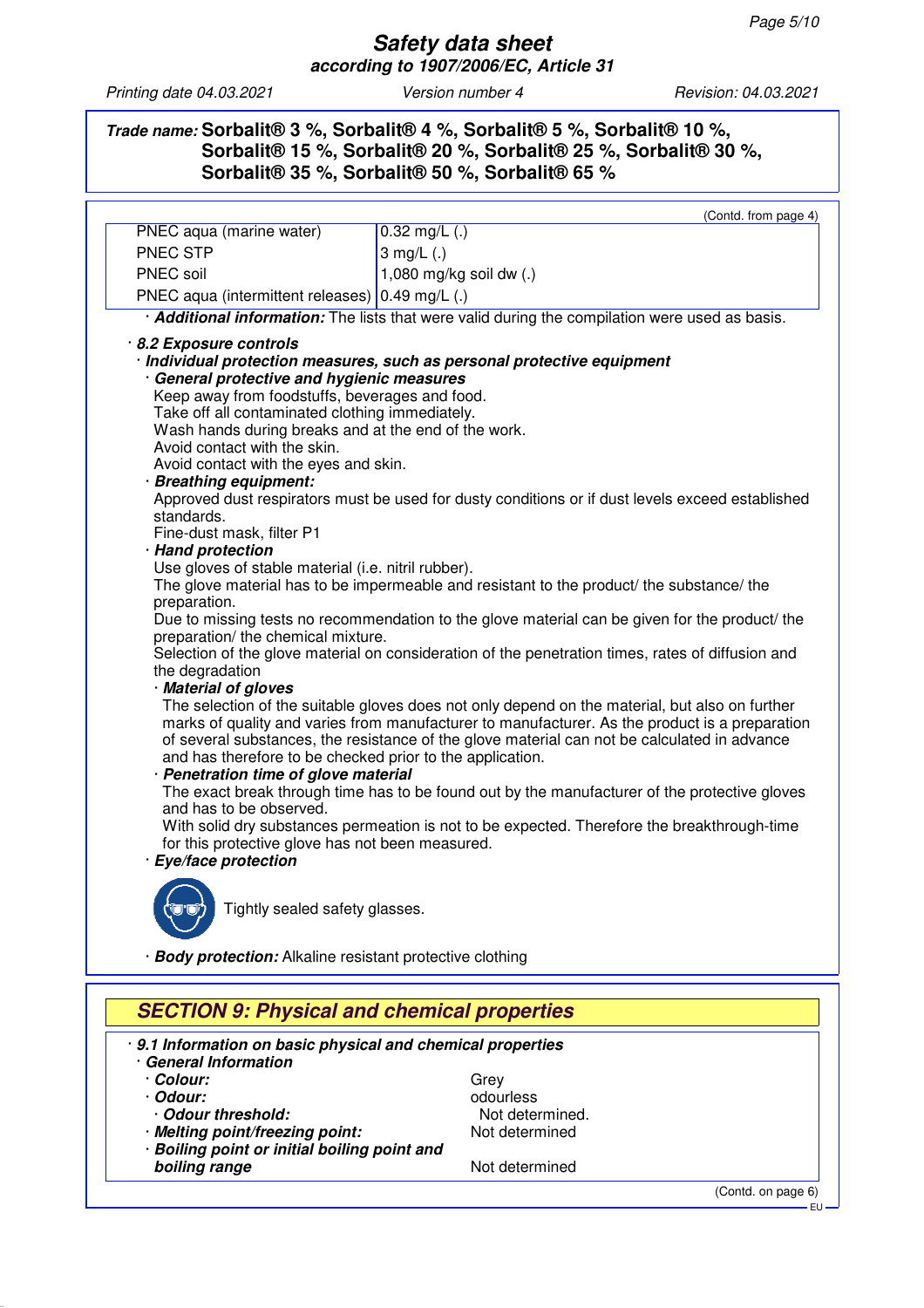## **Trade name: Sorbalit® 3 %, Sorbalit® 4 %, Sorbalit® 5 %, Sorbalit® 10 %, Sorbalit® 15 %, Sorbalit® 20 %, Sorbalit® 25 %, Sorbalit® 30 %, Sorbalit® 35 %, Sorbalit® 50 %, Sorbalit® 65 %**

|                                              | (Contd. from page 5)                        |
|----------------------------------------------|---------------------------------------------|
| · Flammability                               | selfigniting according to VDI 2263 > 300 °C |
| · Flash point:                               | Not applicable                              |
| · Self-inflammability:                       | not selfigniting according to ADR           |
| · Decomposition temperature:                 | $>$ 580 °C                                  |
| $·$ SADT                                     |                                             |
| $\cdot$ pH at 20 $\degree$ C                 | ca. 12                                      |
| · Viscosity:                                 |                                             |
| · Kinematic viscosity                        | Not applicable.                             |
| · dynamic:                                   | Not applicable.                             |
| · Solubility                                 |                                             |
| · Water:                                     | Partly soluble                              |
| · Partition coefficient n-octanol/water (log |                                             |
| value)                                       | Not determined.                             |
| · Vapour pressure:                           | Not applicable.                             |
| · Density and/or relative density            |                                             |
| · Density at 20 °C                           | $> 2$ g/cm <sup>3</sup>                     |
| · Relative density                           | Not determined.                             |
| · Vapour density                             | Not applicable.                             |
| · Particle characteristics                   | See item 3.                                 |
|                                              |                                             |
| · 9.2 Other information                      |                                             |
| · Appearance:                                |                                             |
| · Form:                                      | Powder                                      |
| · Important information on protection of     |                                             |
| health and environment, and on safety.       |                                             |
| · Explosive properties:                      | Product is not explosive.                   |
| · Solvent content:                           |                                             |
| · Organic solvents:                          | 0.0%                                        |
| · VOC EU                                     |                                             |
| · Water:                                     | 0.0%                                        |
| · Solids content:                            | 100.0%                                      |
| · Change in condition                        |                                             |
| · Evaporation rate                           | Not applicable.                             |
| · Information with regard to physical hazard |                                             |
| classes                                      |                                             |
| · Explosives                                 | Void                                        |
| · Flammable gases                            | Void                                        |
| · Aerosols                                   | Void                                        |
| · Oxidising gases                            | Void                                        |
| · Gases under pressure                       | Void                                        |
| · Flammable liquids                          | Void                                        |
| · Flammable solids                           | Void                                        |
| · Self-reactive substances and mixtures      | Void                                        |
| · Pyrophoric liquids                         | Void                                        |
| · Pyrophoric solids                          | Void                                        |
| · Self-heating substances and mixtures       | Void                                        |
| · Substances and mixtures, which emit        |                                             |
| flammable gases in contact with water        | Void                                        |
| · Oxidising liquids                          | Void                                        |
| · Oxidising solids                           | Void                                        |
| · Organic peroxides                          | Void                                        |
| Corrosive to metals                          | Void                                        |
|                                              |                                             |
|                                              | (Contd. on page 7)                          |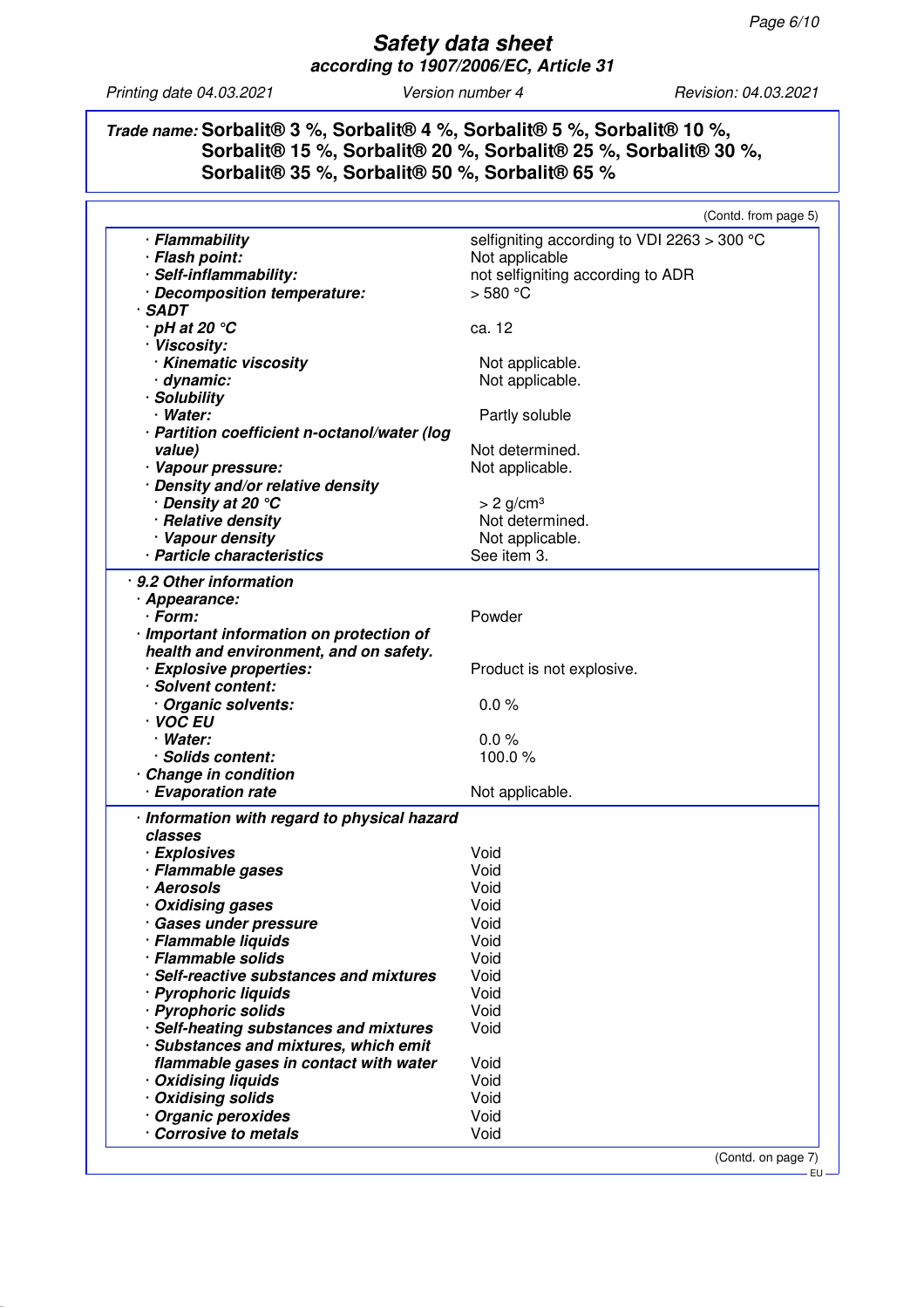### **Safety data sheet according to 1907/2006/EC, Article 31**

*Printing date 04.03.2021 Version number 4 Revision: 04.03.2021*

(Contd. from page 6)

## **Trade name: Sorbalit® 3 %, Sorbalit® 4 %, Sorbalit® 5 %, Sorbalit® 10 %, Sorbalit® 15 %, Sorbalit® 20 %, Sorbalit® 25 %, Sorbalit® 30 %, Sorbalit® 35 %, Sorbalit® 50 %, Sorbalit® 65 %**

· **Desensitised explosives** Void

# **SECTION 10: Stability and reactivity**

- · **10.1 Reactivity** No further relevant information available.
- · **10.2 Chemical stability**
	- · **Thermal decomposition / conditions to be avoided:**

No decomposition if used according to specifications.

- · **10.3 Possibility of hazardous reactions**
- Reacts with light alloys in the presence of moisture to form hydrogen

· **10.4 Conditions to avoid** Protect from moisture.

· **10.5 Incompatible materials:** acid

· **10.6 Hazardous decomposition products:** None in case of intended use and storage in compliance with instructions.

# **SECTION 11: Toxicological information**

· **11.1 Information on hazard classes as defined in Regulation (EC) No 1272/2008** · **Acute toxicity** Based on available data, the classification criteria are not met.

· **LD/LC50 values that are relevant for classification:**

#### **1305-62-0 calcium dihydroxide**

Oral LD50 > 2,000 mg/kg (rat) (OECD 425)

Dermal LD50 > 2,500 mg/kg (rabbit) (OECD 402)

· **Skin corrosion/irritation**

Causes skin irritation.

· **Serious eye damage/irritation**

Causes serious eye damage.

- · **Respiratory or skin sensitisation** Based on available data, the classification criteria are not met.
- · **Germ cell mutagenicity** Based on available data, the classification criteria are not met.
- · **Carcinogenicity** Based on available data, the classification criteria are not met.
- · **Reproductive toxicity** Based on available data, the classification criteria are not met.
- · **STOT-single exposure**
- May cause respiratory irritation.
- · **STOT-repeated exposure** Based on available data, the classification criteria are not met.
- · **Aspiration hazard** Based on available data, the classification criteria are not met.
- · **11.2 Information on other hazards**

### · **Endocrine disrupting properties**

None of the ingredients is listed.

# **SECTION 12: Ecological information**

· **12.1 Toxicity**

#### · **Aquatic toxicity:**

### **1305-62-0 calcium dihydroxide**

EC50 (static) 49.1 mg/l/48h (Daphnia magna) (OECD 202)

LC50 (static) 50.6 mg/l/96h (Oncorhynchus mykiss) (OECD 203)

EC50 (static) 184.6 mg/l/72h (Pseudokirchneriella subcapitata) (OECD 201)

(Contd. on page 8)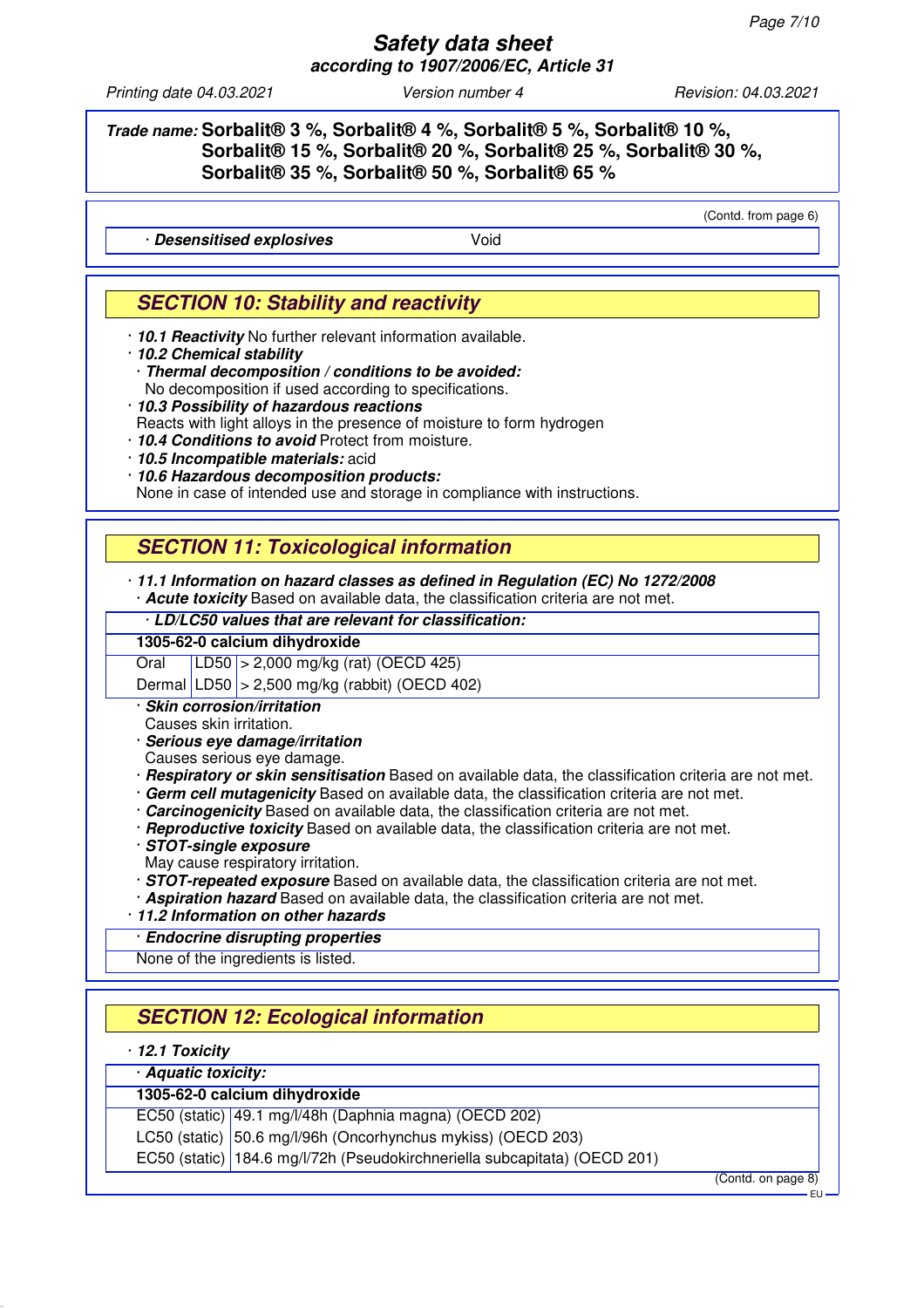## **Trade name: Sorbalit® 3 %, Sorbalit® 4 %, Sorbalit® 5 %, Sorbalit® 10 %, Sorbalit® 15 %, Sorbalit® 20 %, Sorbalit® 25 %, Sorbalit® 30 %, Sorbalit® 35 %, Sorbalit® 50 %, Sorbalit® 65 %**

(Contd. from page 7)

#### · **Terrestrial toxicity: 1305-62-0 calcium dihydroxide**

NOEC (28 d) 2,000 mg/kg soil dw (Eisenia fetida) (OECD 222)

NOEC (21 d) 47,600 mg/kg soil dw (Beta vulgaris) (OECD 208)

### · **12.2 Persistence and degradability** No further relevant information available. **Other information:** There are no data available about the preparation.

· **12.3 Bioaccumulative potential** No further relevant information available.

- · **12.4 Mobility in soil** No further relevant information available.
- · **12.5 Results of PBT and vPvB assessment**
- · **PBT:** Not applicable.
- · **vPvB:** Not applicable.
- · **12.6 Endocrine disrupting properties**

The product does not contain substances with endocrine disrupting properties.

· **12.7 Other adverse effects**

#### · **Behaviour in sewage processing plants:**

### **1305-62-0 calcium dihydroxide**

EC50 (static) 300.4 mg/l/3h (activated sludge) (OECD 209)

### · **Additional ecological information:**

### · **General notes:**

Rinse off of bigger amounts into drains or the aquatic environment may lead to increased pHvalues. A high pH-value harms aquatic organisms. In the dilution of the use-level the pH-value is considerably reduced, so that after the use of the product the aqueous waste, emptied into drains, is only low water-dangerous.

Water hazard class 1 (German Regulation) (Self-assessment): slightly hazardous for water. Do not allow undiluted product or large quantities of it to reach ground water, water bodies or sewage system.

# **SECTION 13: Disposal considerations**

### · **13.1 Waste treatment methods**

· **Recommendation**

Must not be disposed of together with household garbage. Do not allow product to reach sewage system.

The waste code numbers mentioned are recommendations based on the probable use of the product.

| · European waste catalogue |                                                                                                                                                                                          |  |  |  |
|----------------------------|------------------------------------------------------------------------------------------------------------------------------------------------------------------------------------------|--|--|--|
|                            | 19 00 00   WASTES FROM WASTE MANAGEMENT FACILITIES, OFF-SITE WASTE WATER<br>TREATMENT PLANTS AND THE PREPARATION OF WATER INTENDED FOR<br>HUMAN CONSUMPTION AND WATER FOR INDUSTRIAL USE |  |  |  |
| 190100                     | wastes from incineration or pyrolysis of waste                                                                                                                                           |  |  |  |
| 19 01 07*                  | solid wastes from gas treatment                                                                                                                                                          |  |  |  |
| HP4                        | Irritant - skin irritation and eye damage                                                                                                                                                |  |  |  |
| HP <sub>5</sub>            | Specific Target Organ Toxicity (STOT)/Aspiration Toxicity                                                                                                                                |  |  |  |

#### · **Uncleaned packagings:**

· **Recommendation:** Disposal must be made according to official regulations.

· **Recommended cleaning agent:** Water, if necessary with cleaning agent.

(Contd. on page 9)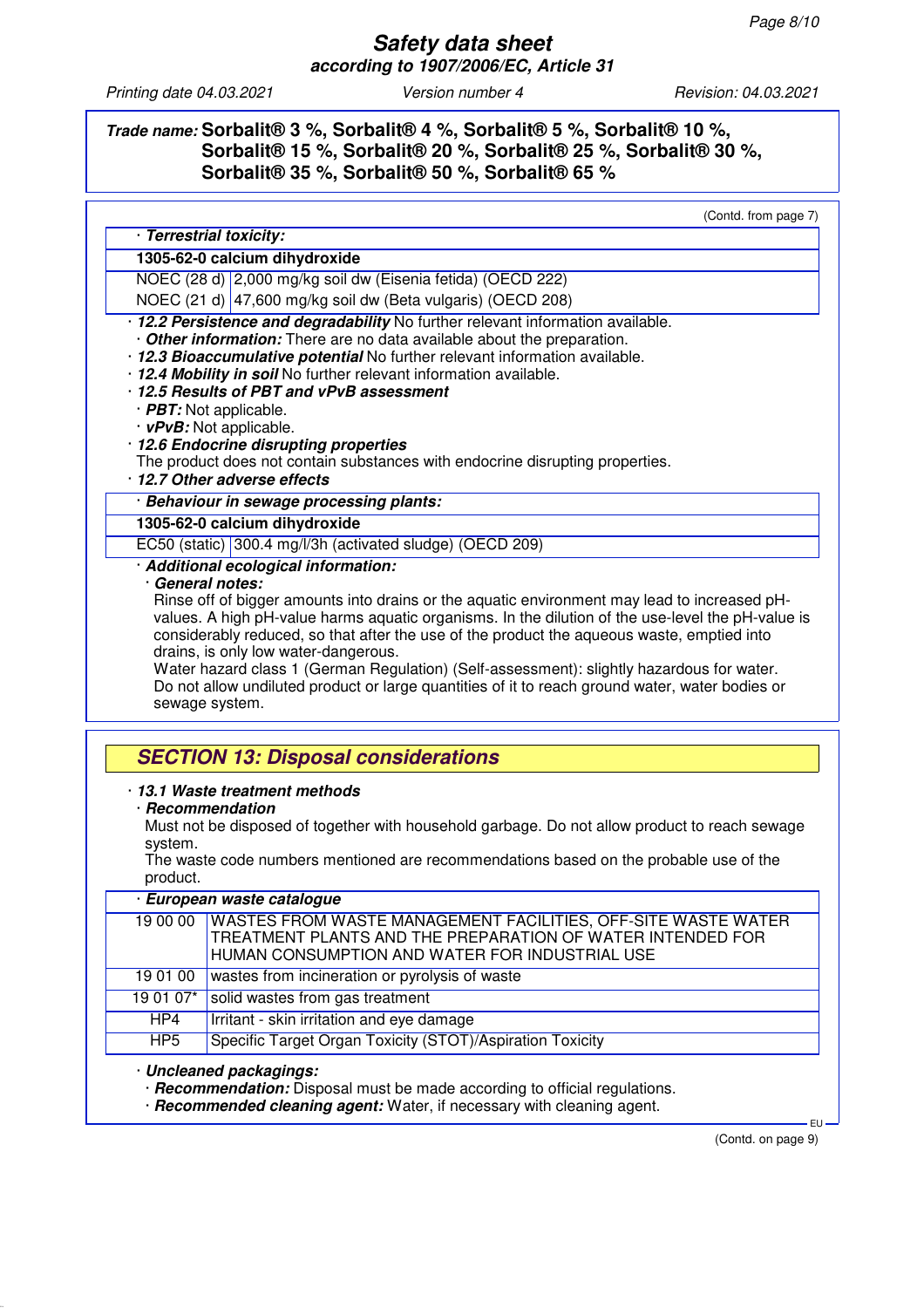## **Trade name: Sorbalit® 3 %, Sorbalit® 4 %, Sorbalit® 5 %, Sorbalit® 10 %, Sorbalit® 15 %, Sorbalit® 20 %, Sorbalit® 25 %, Sorbalit® 30 %, Sorbalit® 35 %, Sorbalit® 50 %, Sorbalit® 65 %**

(Contd. from page 8)

| <b>SECTION 14: Transport information</b>                                                  |                                                         |  |
|-------------------------------------------------------------------------------------------|---------------------------------------------------------|--|
| 14.1 UN number or ID number<br>· ADR/ADN, ADN, IMDG, IATA                                 | Void                                                    |  |
| 14.2 UN proper shipping name<br>· ADR/ADN, ADN, IMDG, IATA                                | Void                                                    |  |
| 14.3 Transport hazard class(es)                                                           |                                                         |  |
| · ADR/ADN, ADN, IMDG, IATA<br>· Class                                                     | Void                                                    |  |
| 14.4 Packing group<br>· ADR/ADN, IMDG, IATA                                               | Void                                                    |  |
| 14.5 Environmental hazards:<br>· Marine pollutant:                                        | N <sub>0</sub>                                          |  |
| 14.6 Special precautions for user                                                         | Not applicable.                                         |  |
| 14.7 Maritime transport in bulk according to<br><b>IMO</b> instruments<br>Not applicable. |                                                         |  |
| · Transport/Additional information:                                                       | Not dangerous according to the above<br>specifications. |  |
| · UN "Model Regulation":                                                                  | Void                                                    |  |

## **SECTION 15: Regulatory information**

· **15.1 Safety, health and environmental regulations/legislation specific for the substance or mixture**

· **Directive 2012/18/EU**

· **Named dangerous substances - ANNEX I** None of the ingredients is listed.

· **DIRECTIVE 2011/65/EU on the restriction of the use of certain hazardous substances in electrical and electronic equipment – Annex II**

None of the ingredients is listed.

· **REGULATION (EU) 2019/1148**

· **Annex I - RESTRICTED EXPLOSIVES PRECURSORS (Upper limit value for the purpose of licensing under Article 5(3))**

None of the ingredients is listed.

· **Annex II - REPORTABLE EXPLOSIVES PRECURSORS**

None of the ingredients is listed.

#### · **National regulations**

· **Water hazard class:** Water hazard class 1 (Self-assessment): slightly hazardous for water.

· **Substances of very high concern (SVHC) according to REACH, Article 57**

None of the ingredients is contained.

· **15.2 Chemical safety assessment:** A Chemical Safety Assessment has not been carried out.

(Contd. on page 10)